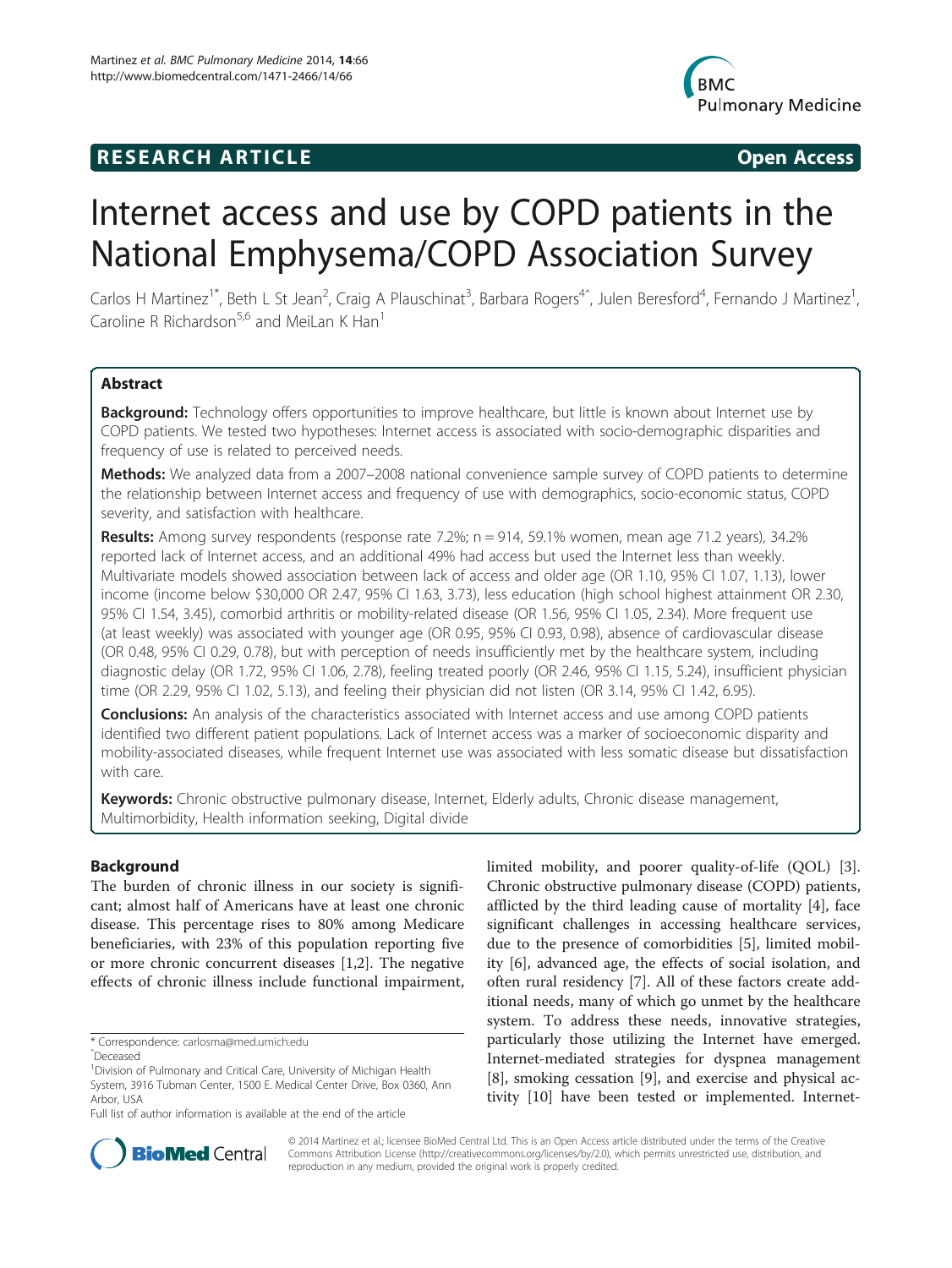<span id="page-1-0"></span>mediated programs, however, will only benefit patients who have access to and who use the Internet. Recent surveys tracking the penetration of new communication technologies among the chronically ill [\[11\]](#page-9-0) show that different diseases are associated with varying levels of information resource use [\[12](#page-9-0)].

In response to the limited availability of data on COPD patients' Internet access and use [\[13\]](#page-9-0), we used data from a national survey of COPD patients to evaluate the relationship between patients' socioeconomic factors, clinical characteristics, comorbidities, disease severity, and their reported Internet access and frequency of use. Based on a modified framework of Wilson's 1996 Model of Information Behavior (Figures 1 and [2\)](#page-2-0) and other models of information-seeking behavior in the chronically ill patients used in large information survey design [\[14\]](#page-9-0), we developed a model of Internet access and use among COPD patients. We predicted that personal characteristics can precede the ability to access a service (building of awareness or pre-contemplation), and that ensuing needs influence the patient's decision to seek information (awareness and action). The current analysis tests two hypotheses: (1) Internet access is determined by demographic and socioeconomic factors, and will be less common among disadvantaged patient populations and (2) among patients

with Internet access, frequency of use is related to perceived health needs.

# **Methods**

The current analysis uses data from a national survey of patients with COPD, which was commissioned by the National Emphysema/COPD Association (NECA) and conducted from the fall of 2007 to winter of 2008.

### Patient survey

The methods of the NECA-commissioned national surveys of COPD patients have been detailed previously [[15](#page-9-0)]. Briefly, participants in the survey were randomly selected from either one of four different sources, all of them sampled during the same period of time: (1) a national sample of households in which at least one person reported a diagnosis of COPD based on a database maintained by Integrated Business Services Inc. (Lake Forest, IL); (2) participants of patient support groups affiliated with the American Lung Association's Better Breathers Clubs or NECA; (3) COPD patients receiving oxygen through a national provider (Apria Healthcare, Lake Forest, CA); and (4) respondents to an Internet survey invitation on COPDrelated websites. All participants were mailed a 7-page questionnaire, accompanied by an explanatory letter and a



some basic stressor (a new diagnosis or disease status), and that intervening variables (demographics and socioeconomic variables) then motivate or impede the person's information seeking and use. Additional mechanisms based on the perceived risks and rewards (termed here "perceived needs") further influence patients' decisions regarding whether and how actively to seek information and what information sources to consult (from a passive diffusion of information to an active ongoing search). Following information seeking behavior, a feedback loop is created, based upon the actions taken (or not) to process and use the information (a step not modeled here).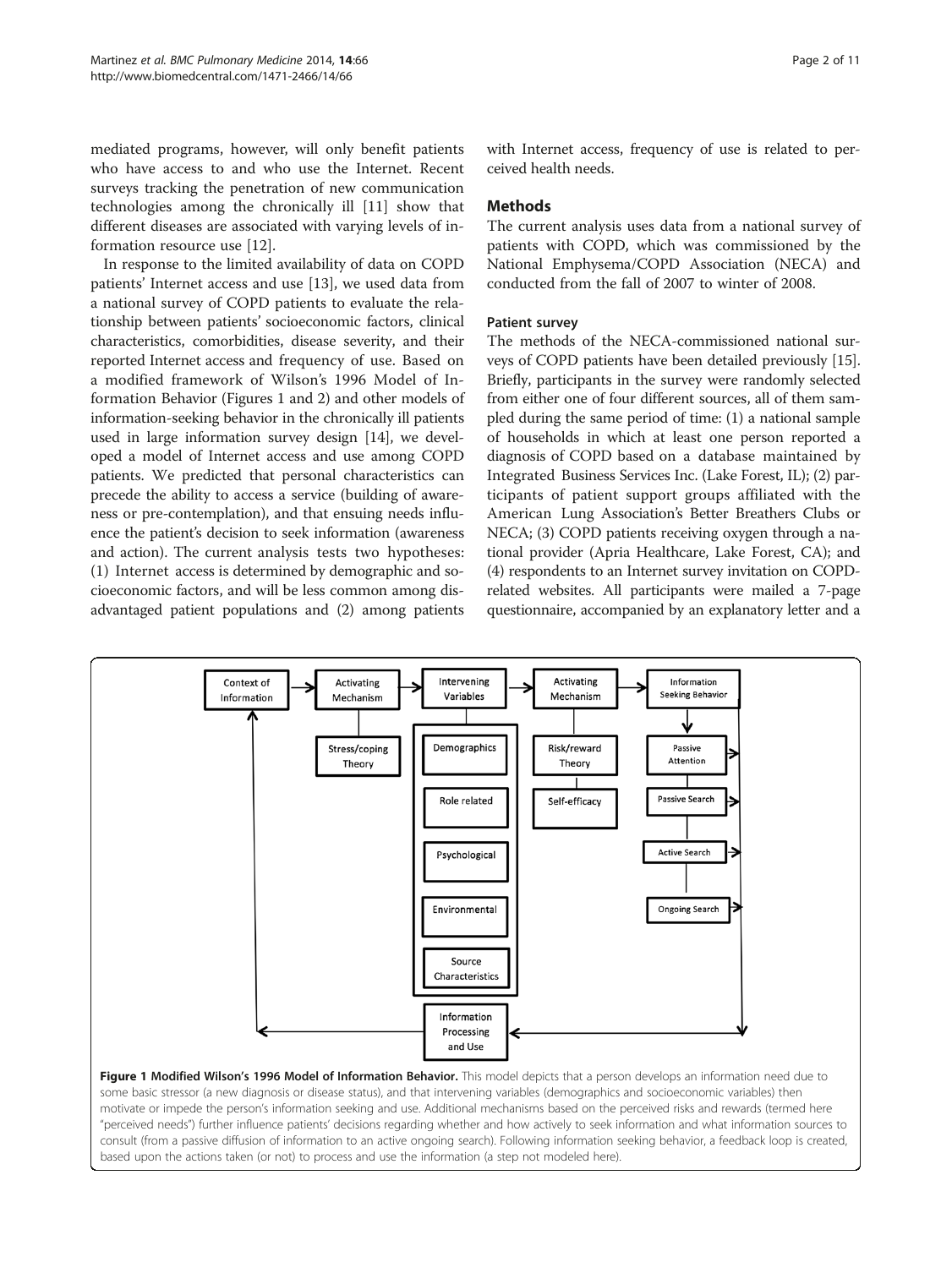<span id="page-2-0"></span>

postage-paid return envelope. Households not willing to participate in the survey, according to response to previous contacts, were excluded. The incentive for participation was an executive summary of the survey results. No economic incentives were offered. The total number of completed surveys was 1,077 out of 15,000 surveys sent (response rate 7.2%). For the purpose of the current analyses, people who reported a diagnosis of asthma or alpha-1 anti-trypsin deficiency but not COPD were excluded, leaving 914 COPD patients for analysis.

#### Questionnaire contents and independent variables

The content of the questionnaire was prepared with the help of COPD expert panels, including physicians, patients, and representatives of COPD organizations. The items were considered to have face validity and were easy to understand, and have been used in prior research efforts [[15\]](#page-9-0). Questions included demographics, comorbid conditions, perceived health and limitations for daily activities, use of health-care resources including visits to physicians, and sources of information consulted about the disease. Annual household income was selected from a list of options, and recoded pooling the answers in two groups–below \$30,000 and \$30,000 and above. Comorbid conditions were self-reported, based on a list of conditions presented. Disease severity and impact were evaluated by the Medical Research Council (MRC) Dyspnea Index to describe severity of breathlessness [\[16](#page-9-0)]. The living with COPD (LCOPD) Questionnaire, a patient-reported outcome measure, was also used to evaluate the overall impact of disease. The LCOPD instrument is a 22-item scale, with scores ranging between 0–22 [[17\]](#page-9-0), higher scores represent poorer QOL. The frequency of visits to any doctor and pulmonologist during the prior 12 months was also evaluated. Multiple questions addressed patients' perceptions of their needs and experiences with the healthcare system, including their level of satisfaction

with their physician, medications, amount of time spent with their physician, ability to reach their physician and make appointments without delay, and their perception of how they were treated by the medical community in general. Participants also had the opportunity to select from a list of all other sources of education and information regarding their disease that they had regularly used. The full questionnaire is available as Additional file [1.](#page-9-0)

Based on our *a priori* hypotheses, we created sets of independent variables to be tested as potential explanatory factors, including personal characteristics (i.e., age, gender, education, income, rurality, and insurance), disease severity (i.e., symptoms, dyspnea severity according to the MRC Dyspnea Index, exacerbations, oxygen use, continuous oral steroid use, and QOL score), comorbidities, perceived needs (i.e., severity of symptoms, work limitations, and experience and satisfaction with the healthcare system and with healthcare providers). All of these variables were tested for their relation with the outcomes of interest, Internet access and frequency of use.

#### Outcomes: Internet access and frequency of use

An additional specific question about Internet use ("How often do you use the Internet to get information about your condition or its treatment?") was included, with options ranging from "at least weekly" to "only a few times per year, rarely/never", and a final option for "no Internet access". Based on participants' responses to this question, two different categories were created: Internet access and frequency of Internet use. Participants who responded "no Internet access" were compared with all others (participants with access), independently of frequency of use. To evaluate potential determinants of frequency of use, the respondents with no access were excluded, and the participants with "at least weekly" use were compared with the rest of the population with Internet access.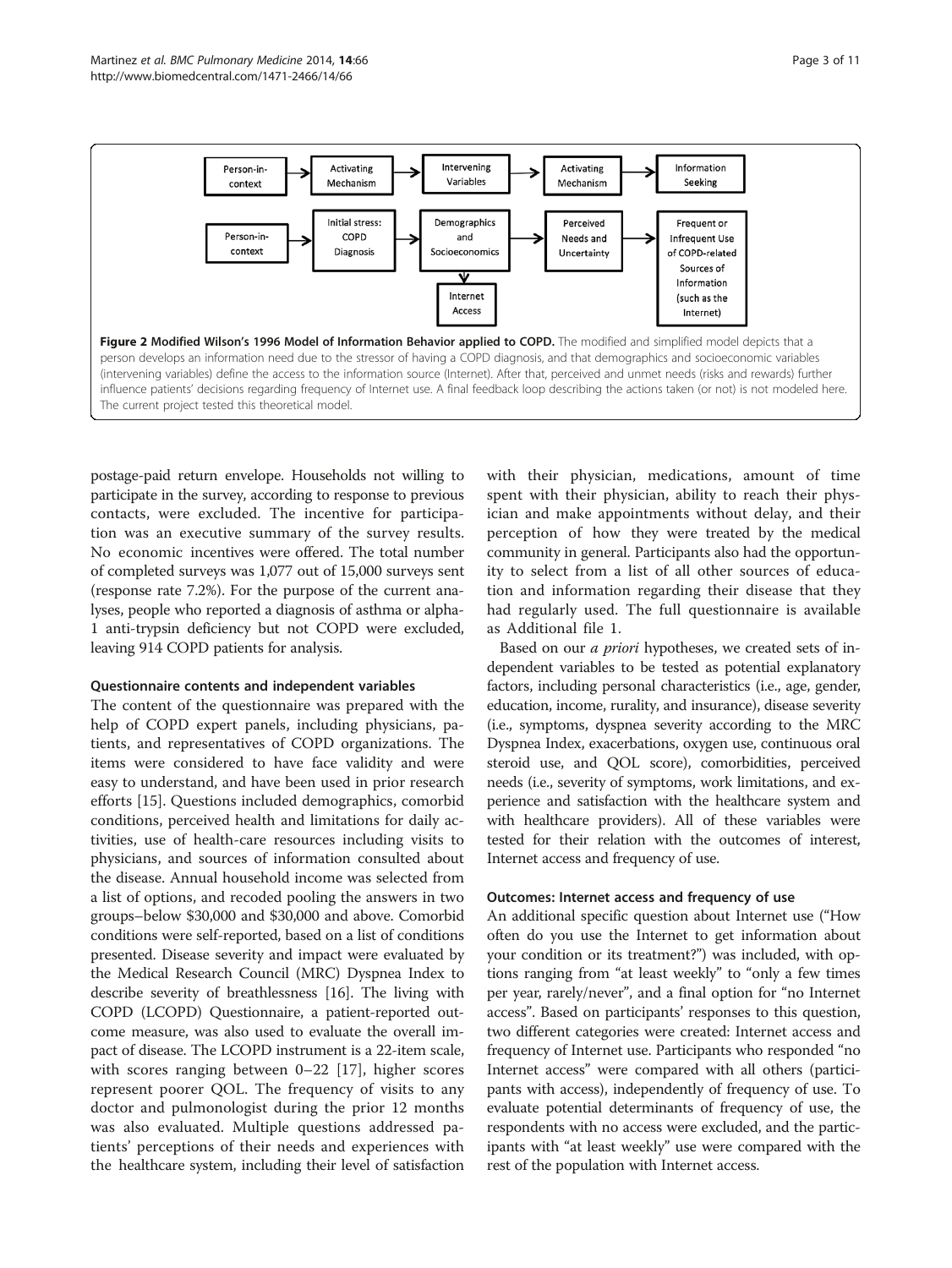#### Statistical analysis

Data are presented as proportions and means, with standard deviations (SDs) as appropriate. Statistical comparisons for categorical data were made using chi-square tests. Continuous data was compared using t-tests. We analyzed the bivariate relationships between both "lack of Internet access" or "frequent Internet use" and the sets of explanatory variables. Separate logistic models with the outcomes "lack of access" and "frequent use" were constructed, with inclusion of all sets of prespecified explanatory variables. All p-values were 2-tailed, with a p-value less than 0.05 considered statistically significant. Analyses were performed using SAS 9.2 (SAS Institute, Cary, NC).

### Ethical aspects and role of the funding agencies

The current project uses de-identified data from a survey with no potential links to any subject identifier. The project was approved by the University of Michigan Medical School Institutional Review Board (Study ID HUM00076780). Novartis provided funding to conduct the survey but was not involved in the data analysis. NECA and Novartis participated in the review and approval of this manuscript. The database containing the raw survey data is maintained by Novartis and Innovative Health Solutions.

# Results

#### Bivariate relationships: internet access

The demographic characteristics of the 914 COPD patients who responded to the survey (response rate 7.2%), along with variables relating to their disease severity and disease management, are shown in Table [1](#page-4-0) stratified by Internet access and frequency of Internet use. Table [2](#page-5-0) lists participants' comorbidities and perceived needs, also stratified by Internet access and frequency of Internet use.

Compared with those with Internet access, participants without Internet access were older (no access: mean age  $\pm$ s.d. 75.1  $\pm$  7.3 years; Internet access: 69.0  $\pm$  9.8; p < 0.0001), less educated (high school as highest level of educational attainment 57.6% vs. 33.5%, p < 0.0001), and had lower income  $(\$30,000$  or below 68.2% vs. 41.1%,  $p < 0.0001$ ). Furthermore, they were more frequently Medicare-insured  $(81.2\% \text{ vs. } 71.7\%, \text{ p} = 0.001)$ , and less frequently employerinsured  $(26.1\% \text{ vs. } 33.1\%, \text{ p} = 0.02)$ . No gender or ethnicityrelated differences were found between persons with vs. without Internet access, and the descriptors of disease severity and management were similar, including symptoms, oxygen and steroid use, and compliance with treatment.

When comparing comorbidities between participants according to Internet access, those without access more frequently reported hypertension  $(53.4\% \text{ vs. } 44.6\%, \text{ p} = 0.009)$ , heart disease (33.4% vs. 23.4%, p = 0.0009), arthritis (53.1% vs. 35.9%, p < 0.0001), and diabetes (24.6% vs. 17.5%, p = 0.008), but less frequently reported sleep disorders (15.8% vs. 21.2%,  $p = 0.04$ ) and obesity (13.8% vs. 23.6%,  $p = 0.0003$ ). Participants without Internet access also less frequently reported a perceived diagnosis delay (19.4% vs. 39.4%, p < 0.0001). In all other respects, however, the perceived needs of participants without Internet access were similar to those of participants with Internet access.

### Bivariate relationships: frequency of internet use

A similar analysis restricted to the participants reporting that they had Internet access was conducted, comparing participants who use the Internet frequently (i.e., at least weekly) with the rest of the participants. More frequent users were younger  $(62.8 \pm 10 \text{ vs. } 71.1 \pm 8.8 \text{ years of age})$ p < 0.0001), more likely female (67.3% vs. 53.4%, p = 0.003), had income below \$30,000 (49.7% vs. 37.9%, p = 0.01) and less frequently relied on Medicare insurance (57.6% vs.  $76.5\%$ , p = 0.003).

Regarding disease severity and comorbidities, frequent Internet users tended to report at least one COPD-related exacerbation  $(58.3\% \text{ vs. } 39.1\%, \text{ p} < 0.0001)$ , and oxygen use (75.5% vs. 55.2%), although other descriptors of symptoms and disease severity were similar. More frequent Internet users reported poorer QOL scores (mean ± s.d. points in the LCOPD:  $12.6 \pm 5.8$  vs.  $9.2 \pm 6.0$ ,  $p < 0.0001$ ). Comorbidity profiles showed that more frequent Internet users reported a lower frequency of hypertension (28.5% vs. 50.1%, p < 0.0001), arthritis (27.8% vs. 38.7%, p = 0.01) and diabetes (11.9% vs. 19.4%,  $p = 0.03$ ), but a higher frequency of anxiety (35.1% vs. 18.5%, p < 0.0001), depression (32.5% vs. 19.4%,  $p = 0.0009$ ) and obesity (31.8% vs. 17.5%,  $p =$ 0.0002).

Participants who used the Internet more frequently reported more perceived needs, including dissatisfaction with their physician (14.7% vs. 8.7%,  $p = 0.03$ ), feeling that their doctor was not sympathetic  $(6.6\% \text{ vs. } 2.8\%, \text{ p} = 0.04)$ , not a good listener (17.2% vs. 5.9%, p < 0.0001), more difficult to reach (20.5% vs. 10.2%,  $p = 0.001$ ), and difficult to make appointments with  $(12.6\% \text{ vs. } 6.4\%, \text{ p} = 0.01)$ . They also were more apt to report believing that their diagnosis was delayed (57.6% vs. 33.2%, p < 0.0001), a feeling of dissatisfaction with their treatment  $(13.3\% \text{ vs. } 7.5\%, \text{ p} = 0.03)$ , and feeling that they were treated poorly by the healthcare system (23.3% vs. 5.2%, p < 0.0001). Furthermore, they reported more visits to their pulmonologist (mean number of visits  $3.9 \pm 4.9$  vs.  $2.7 \pm 2.7$ , p = 0.002) and to any physician  $(9.1 \pm 6.6 \text{ vs. } 7.6 \pm 6.2 \text{ visits, } p = 0.01)$  during the prior year. Table [3](#page-6-0) shows participants' use of other information sources on COPD. Both respondents without Internet access and those who use the Internet less often reported less frequent use of almost all other information sources, with the exception of television or cable, physicians, and pamphlets/brochures.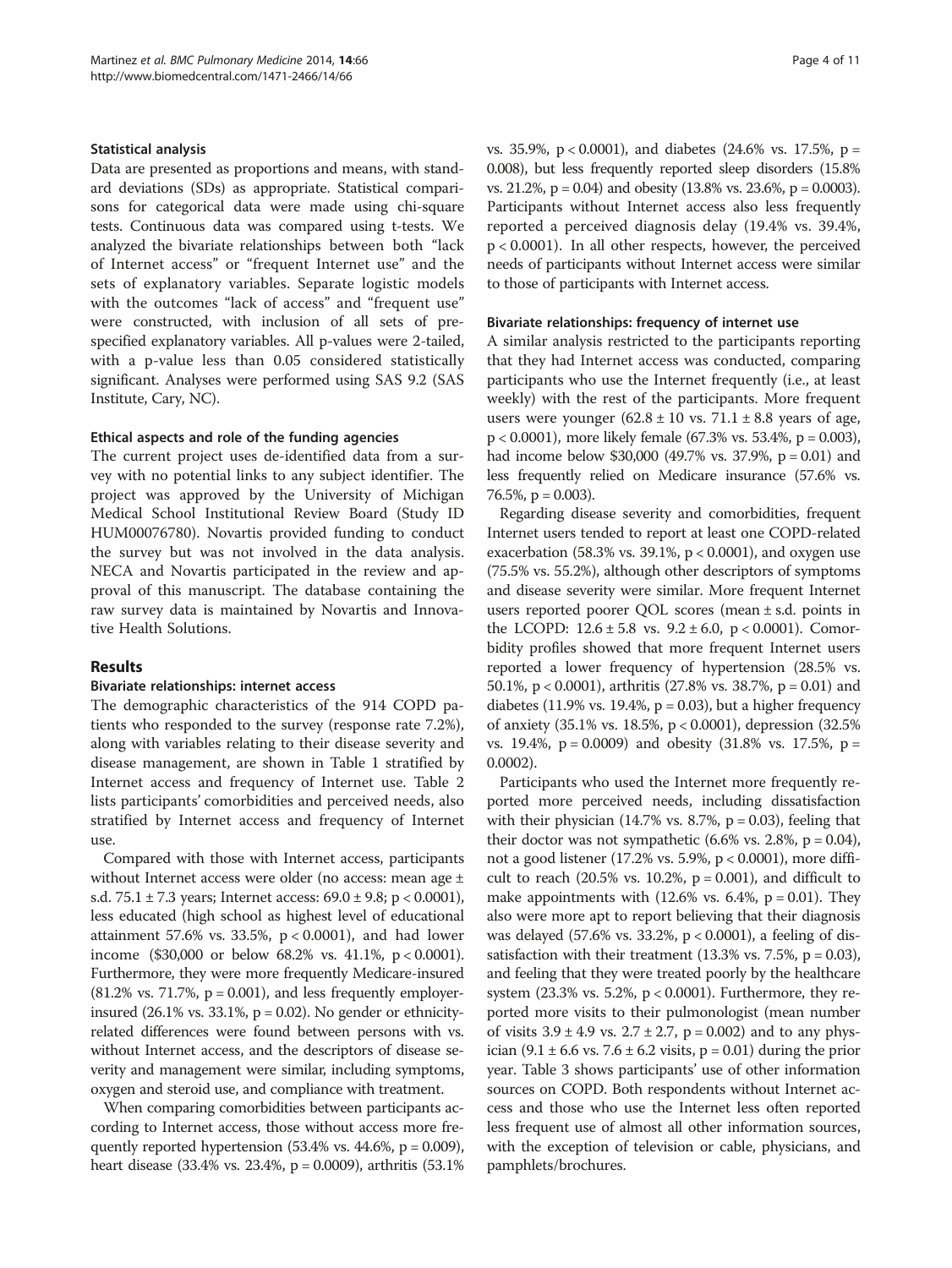|                                   | Internet access  |                 |          |                              | Frequency of internet use     |          |  |  |
|-----------------------------------|------------------|-----------------|----------|------------------------------|-------------------------------|----------|--|--|
|                                   | Yes<br>$N = 590$ | No<br>$N = 324$ | p-value  | At least weekly<br>$N = 150$ | Less than weekly<br>$N = 440$ | p-value  |  |  |
| Demographics                      |                  |                 |          |                              |                               |          |  |  |
| Mean age                          | 69.0 (9.8)       | 75.1(7.3)       | < 0.0001 | 62.8 (10.0)                  | 71.1(8.8)                     | < 0.0001 |  |  |
| Female gender                     | 56.95            | 62.96           | 0.07     | 67.33                        | 53.41                         | 0.003    |  |  |
| Education HS or Lower             | 33.45            | 57.59           | < 0.0001 | 34.00                        | 33.26                         | 0.92     |  |  |
| Income $<$ \$30,000               | 41.11            | 68.18           | < 0.0001 | 49.66                        | 37.85                         | 0.01     |  |  |
| Living in rural area              | 22.32            | 26.42           | 0.19     | 31.33                        | 19.22                         | 0.003    |  |  |
| White race                        | 96.10            | 96.54           | 0.10     | 97.33                        | 95.67                         | 0.10     |  |  |
| Insurance (%)                     |                  |                 |          |                              |                               |          |  |  |
| Medicare                          | 71.69            | 81.23           | 0.001    | 57.62                        | 76.54                         | < 0.0001 |  |  |
| Employer/work                     | 33.05            | 26.10           | 0.026    | 30.46                        | 33.94                         | 0.43     |  |  |
| None                              | 2.37             | 1.77            | 0.54     | 5.30                         | 1.37                          | 0.006    |  |  |
| Disease severity (%)              |                  |                 |          |                              |                               |          |  |  |
| QOL score                         | 10.1(6.1)        | 9.4(6.0)        | 0.10     | 12.6(5.8)                    | 9.2(6.0)                      | < 0.0001 |  |  |
| <b>Symptoms</b>                   |                  |                 |          |                              |                               |          |  |  |
| Shortness of breath               | 84.09            | 80.94           | 0.21     | 88.74                        | 82.50                         | 0.07     |  |  |
| Cough                             | 55.67            | 58.65           | 0.37     | 54.97                        | 55.91                         | 0.84     |  |  |
| Phlegm                            | 55.50            | 54.84           | 0.84     | 55.63                        | 55.45                         | 0.97     |  |  |
| Nocturnal symptoms                | 35.53            | 35.78           | 0.94     | 38.41                        | 34.55                         | 0.39     |  |  |
| Any exacerbation                  | 43.99            | 41.64           | 0.48     | 58.28                        | 39.09                         | < 0.0001 |  |  |
| At least one hospital admission   | 25.72            | 27.86           | 0.47     | 29.80                        | 24.32                         | 0.18     |  |  |
| At least one emergency room visit | 26.40            | 24.05           | 0.42     | 35.76                        | 23.18                         | 0.0025   |  |  |
| Severe dyspnea                    | 24.96            | 26.20           | 0.74     | 29.14                        | 23.49                         | 0.20     |  |  |
| Disease management                |                  |                 |          |                              |                               |          |  |  |
| Oxygen use                        | 60.52            | 58.66           | 0.58     | 75.50                        | 55.24                         | < 0.0001 |  |  |
| Continuous oral steroids          | 18.80            | 16.61           | 0.47     | 21.48                        | 17.86                         | 0.39     |  |  |
| Self-reported compliance          |                  |                 |          |                              |                               |          |  |  |
| Oxygen                            | 84.53            | 73.03           | 0.001    | 87.72                        | 82.98                         | 0.25     |  |  |
| Ever stopped meds                 | 29.72            | 22.32           | 0.01     | 32.00                        | 28.91                         | 0.47     |  |  |
| Low med compliance                | 13.04            | 19.33           | 0.01     | 13.42                        | 12.90                         | 0.87     |  |  |
| Low persist meds                  | 4.13             | 7.29            | 0.04     | 5.30                         | 3.72                          | 0.40     |  |  |

<span id="page-4-0"></span>Table 1 Demographic, socioeconomic, and clinical characteristics of patients by internet access and frequency of internet use

#### Multivariate models

Multivariate models of Internet access and frequent Internet use adjusted for gender, insurance, exacerbations, comorbidities, visits to physicians, and indicators of disease severity were tested (Table [4](#page-6-0)). These models confirmed that lack of Internet access is independently associated with specific demographic characteristics: age increment was associated with likelihood of lack of access (OR 1.10, 95% CI 1.07, 1.13), as well as low income (OR 2.47, 95% CI 1.63, 3.73), low educational level (OR 2.30, 95% CI 1.54, 3.45), and the presence of mobilityrelated comorbid diseases (OR 1.56, 95% CI 1.05, 2.34). The presence of cardiovascular disease was not associated with lack of access (OR 1.16, 95% CI 0.77, 1.76).

Models evaluating more frequent Internet use (at least weekly versus less frequent) showed that younger age (OR 0.95, 95% CI 0.93, 0.98 per one year increment) was associated with the outcome. Besides age, needs were the factors strongly associated with more frequent Internet use, including perception of diagnosis delay (OR 1.72, 95% CI 1.06, 2.78), feeling treated poorly by the healthcare system (OR 2.46, 95% CI 1.15, 5.24), and that the doctor does not listen (OR 3.14, 95% CI 1.42, 6.95). Additionally, perceiving that the symptoms limit the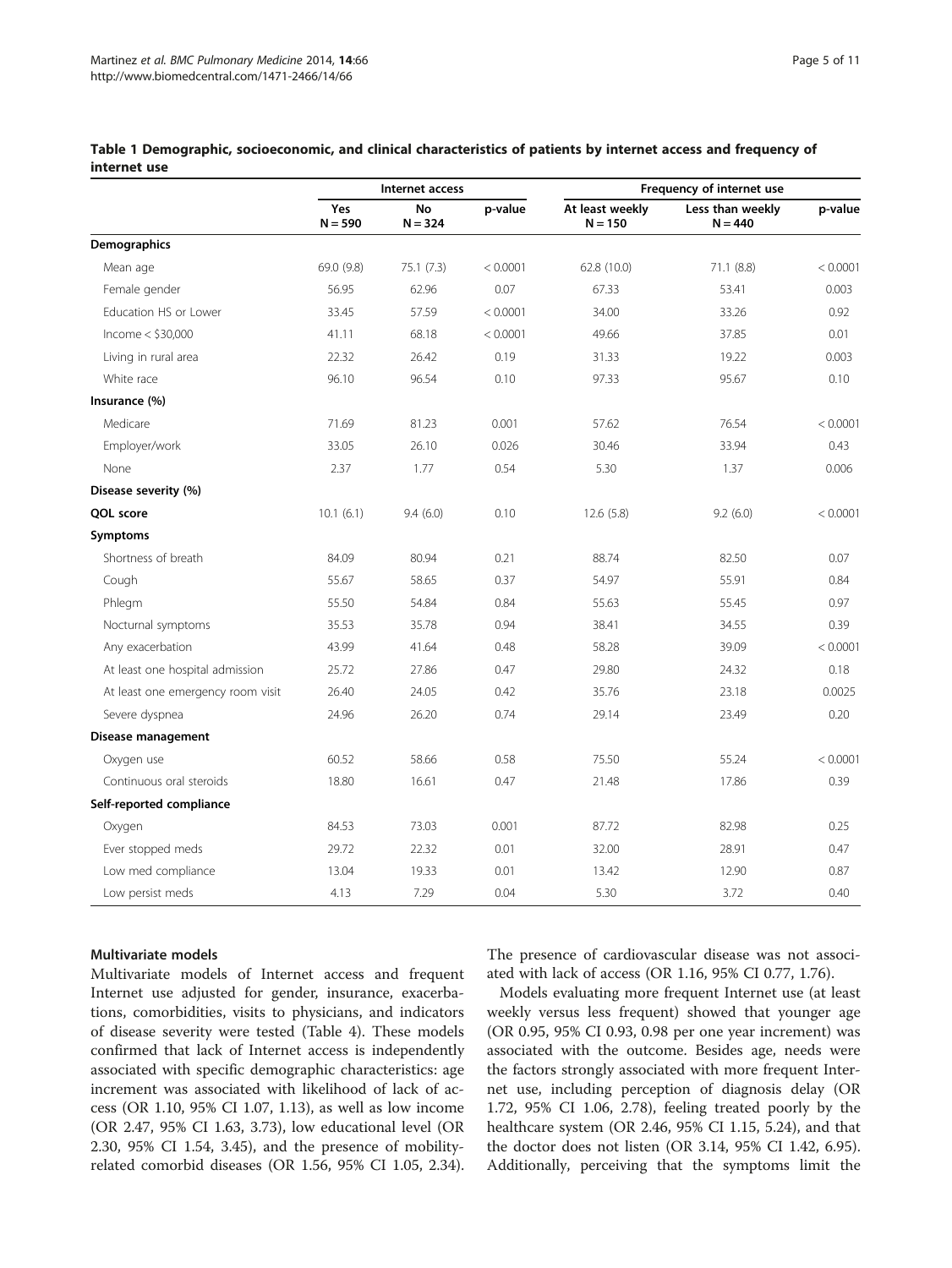|                                           | Internet access  |                 |          | Frequency of internet use    |                               |          |
|-------------------------------------------|------------------|-----------------|----------|------------------------------|-------------------------------|----------|
|                                           | Yes<br>$N = 590$ | No<br>$N = 324$ | p-value  | At least weekly<br>$N = 150$ | Less than weekly<br>$N = 440$ | p-value  |
| Comorbidities (%)                         |                  |                 |          |                              |                               |          |
| Hypertension                              | 44.58            | 53.37           | 0.009    | 28.48                        | 50.11                         | < 0.0001 |
| Heart disease                             | 23.39            | 33.43           | 0.0009   | 17.88                        | 25.28                         | 0.06     |
| <b>Arthritis</b>                          | 35.93            | 53.08           | < 0.0001 | 27.81                        | 38.72                         | 0.015    |
| Osteoporosis                              | 22.03            | 28.74           | 0.02     | 25.17                        | 20.96                         | 0.28     |
| <b>Diabetes</b>                           | 17.46            | 24.63           | 0.008    | 11.92                        | 19.36                         | 0.037    |
| Anxiety                                   | 22.71            | 21.11           | 0.57     | 35.10                        | 18.45                         | < 0.0001 |
| Depression                                | 22.71            | 20.82           | 0.50     | 32.45                        | 19.36                         | 0.0009   |
| Obesity                                   | 21.19            | 15.84           | 0.045    | 31.79                        | 17.54                         | 0.0002   |
| Sleep disorder                            | 23.56            | 13.78           | 0.0003   | 22.52                        | 23.92                         | 0.72     |
| Migraine                                  | 5.76             | 4.11            | 0.27     | 5.96                         | 5.69                          | 0.90     |
| Mean comorbidities                        | 2.7(1.8)         | 3.0 (1.9)       | 0.01     | 2.8(1.8)                     | 2.7(1.9)                      | 0.80     |
| Disease by systems                        |                  |                 |          |                              |                               |          |
| Any psych disease                         | 32.49            | 31.38           | 0.72     | 45.70                        | 27.95                         | < 0.0001 |
| Any cardiovasc disease                    | 61.59            | 72.43           | 0.0008   | 44.37                        | 67.50                         | < 0.0001 |
| Any articular disease                     | 46.19            | 62.76           | < 0.0001 | 41.72                        | 47.73                         | 0.20     |
| Perceived needs (%)                       |                  |                 |          |                              |                               |          |
| Insufficient time with physician          | 10.00            | 7.28            | 0.21     | 20.53                        | 6.29                          | < 0.0001 |
| Dissatisfied with my physician            | 10.26            | 6.33            | 0.058    | 14.67                        | 8.74                          | 0.03     |
| Diagnosis was delayed                     | 39.42            | 19.35           | < 0.0001 | 57.62                        | 33.18                         | < 0.0001 |
| Doctor not sympathetic                    | 3.77             | 1.77            | 0.06     | 6.62                         | 2.78                          | 0.04     |
| Doctor does not listen                    | 8.92             | 10.14           | 0.56     | 17.22                        | 5.94                          | < 0.0001 |
| Treated poorly by healthcare system       | 10.28            | 14.02           | 0.11     | 23.33                        | 5.19                          | < 0.0001 |
| Doctor difficult to make appointment with | 8.02             | 7.25            | 0.67     | 12.58                        | 6.44                          | 0.01     |
| Doctor difficult to reach                 | 12,84            | 12.10           | 0.74     | 20.53                        | 10.16                         | 0.001    |
| Dissatisfied with meds                    | 9.01             | 8.18            | 0.66     | 13.33                        | 7.49                          | 0.03     |
| Poor/very poor health                     | 22.75            | 17.40           | 0.06     | 33.77                        | 18.95                         | 0.0002   |
| Severe/very severe symptoms               | 39.11            | 28.27           | 0.001    | 54.97                        | 33.56                         | < 0.0001 |
| Symptoms keep me from working             | 30.63            | 22.58           | 0.008    | 53.64                        | 22.73                         | < 0.0001 |
| Symptoms limit amount of work             | 48.56            | 45.75           | 0.40     | 56.95                        | 45.68                         | 0.016    |
| Visits any doctor                         | 8.0(6.4)         | 6.7(5.9)        | 0.002    | 9.1(6.6)                     | 7.6(6.2)                      | 0.015    |

Visits pulmonologist 3.0 (3.5) 2.4 (2.7) 0.010 3.9 (4.9) 2.7 (2.7) 0.002

#### <span id="page-5-0"></span>Table 2 Patients' comorbidities and perceived needs by internet access and frequency of internet use

ability to work was associated with frequent use (OR 2.54, 95% CI 1.55, 4.16).

#### **Discussion**

New information channels, such as the Internet and social media, offer an opportunity for innovative interventions and delivery of health-related education to the chronically ill. COPD patients, with limited mobility, multiple medical needs, coexistent comorbidities, and with a large proportion living in rural areas are good candidates for these interventions. To implement those interventions, preliminary information about patients' access to information resources and their patterns of use is necessary. Our analysis of a survey of a large convenience sample of COPD patients reveals that there is a significant proportion of the population who does not have Internet access, and that among those with access, there are different patterns of Internet use. These differences in Internet access and use are related to socioeconomic factors, but also to patients' perceptions of their needs, experience, and levels of satisfaction with the healthcare system. COPD participants without Internet access tended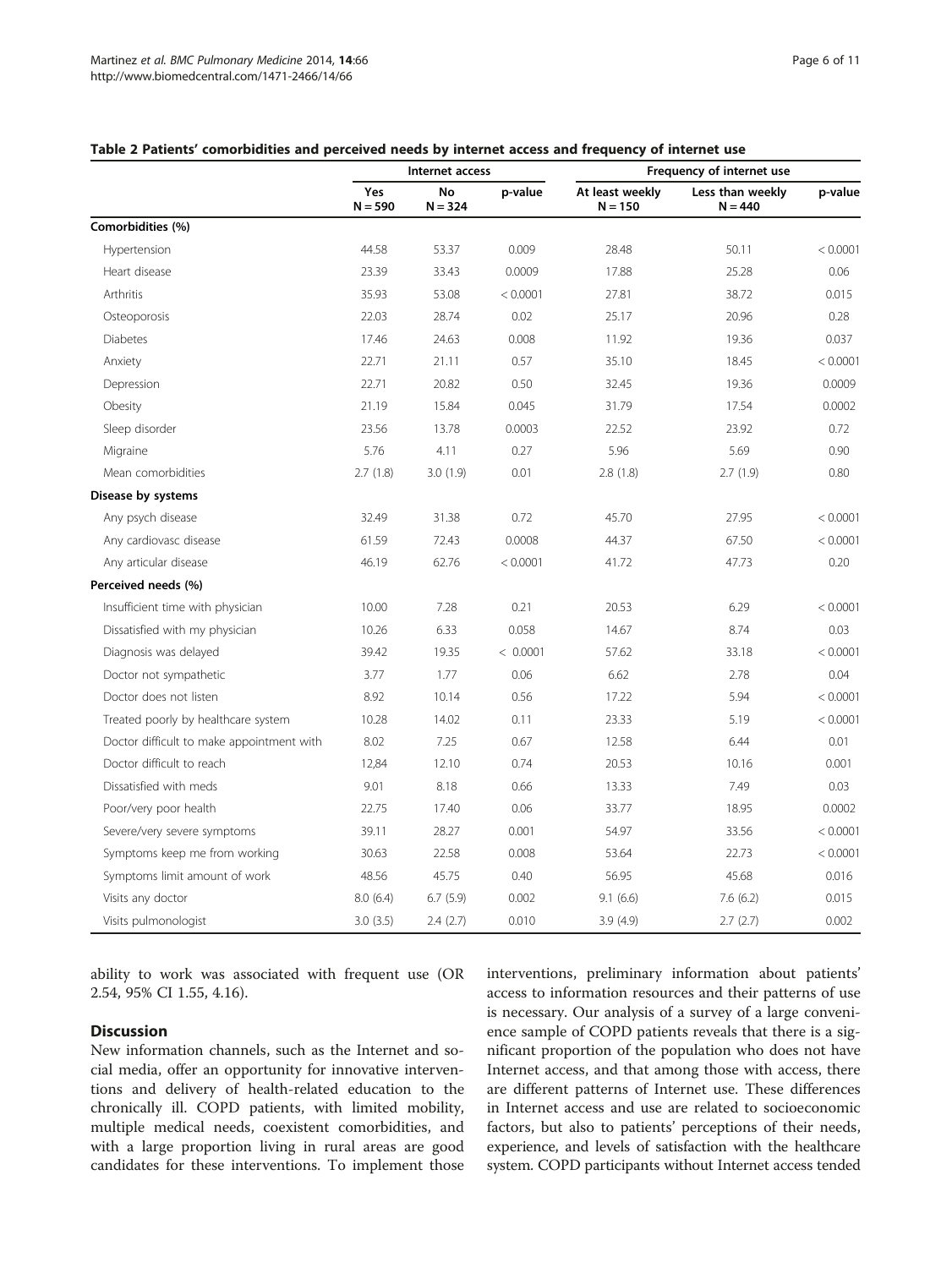|                                     | Internet access         |                 |          | Frequency of internet use    |                               |          |
|-------------------------------------|-------------------------|-----------------|----------|------------------------------|-------------------------------|----------|
|                                     | <b>Yes</b><br>$N = 590$ | No<br>$N = 324$ | p-value  | At least weekly<br>$N = 150$ | Less than weekly<br>$N = 440$ | p-value  |
| Source of education/information (%) |                         |                 |          |                              |                               |          |
| Physician                           | 87.29                   | 82.99           | 0.07     | 84.77                        | 88.15                         | 0.28     |
| Respiratory therapist               | 45.25                   | 38.71           | 0.051    | 43.71                        | 45.79                         | 0.65     |
| Nurse                               | 38.64                   | 30.79           | 0.01     | 40.40                        | 38.04                         | 0.60     |
| Books, magazines                    | 39.66                   | 31.09           | 0.008    | 47.68                        | 36.90                         | 0.019    |
| Other patients                      | 19.15                   | 8.50            | < 0.0001 | 27.81                        | 16.17                         | 0.0017   |
| Television or cable                 | 14.58                   | 13.20           | 0.55     | 11.26                        | 15.72                         | 0.18     |
| Patient organizations               | 15.25                   | 7.04            | 0.0002   | 26.49                        | 11.39                         | < 0.0001 |
| Pamphlets, brochures                | 43.39                   | 36.36           | 0.03     | 39.74                        | 44.65                         | 0.29     |
| Online support groups               | 23.73                   | 0.88            | < 0.0001 | 65.56                        | 9.34                          | < 0.0001 |
| Other internet sites                | 37.46                   | 1.17            | < 0.0001 | 72.19                        | 25.51                         | < 0.0001 |
| COPD knowledge (%)                  |                         |                 |          |                              |                               |          |
| Not well-informed                   | 16.52                   | 12.42           | 0.09     | 15.89                        | 16.74                         | 0.80     |
| Not aware of guidelines             | 51.48                   | 56.73           | 0.13     | 45.33                        | 53.65                         | 0.07     |

# <span id="page-6-0"></span>Table 3 Use of educational resources and self-reported disease knowledge by internet access and frequency of use

to be older and were more likely to be socioeconomically disadvantaged, while those with access who used the Internet more frequently tended to report greater perceived needs and less satisfaction with the care they had received. Interestingly, no statistically significant differences in markers of disease symptoms or markers of disease severity were found between those who reported Internet access vs. those who did not, with the exception that more frequent Internet users tended to report exacerbations. Additionally, both lack of Internet access and infrequent use of the Internet were also markers of infrequent use of other sources of COPD-related information.

More than one-third of the participants who responded to this survey reported no Internet access. This figure is

#### Table 4 Multivariate models for lack of internet access and more frequent internet use<sup>a</sup>

|                                           | Lack of internet access      | More frequent internet use   |
|-------------------------------------------|------------------------------|------------------------------|
|                                           | OR (95% CI) p-value          | OR (95% CI) p-value          |
| Demographics and comorbidities            |                              |                              |
| Age (per 1-year increment)                | $1.10$ (1.07, 1.13) < 0.0001 | 0.95 (0.93, 0.98) 0.002      |
| Low income                                | $2.47$ (1.63, 3.73) < 0.0001 | 1.26 (0.77, 2.06) 0.36       |
| Education below high school               | $2.30$ (1.54, 3.45) < 0.0001 | $0.70$ $(0.41, 1.19)$ $0.18$ |
| Cardiovascular disease                    | 1.16 (0.77, 1.76) 0.47       | 0.48 (0.29, 0.78) 0.003      |
| Mobility-related disease                  | 1.56 (1.05, 2.34) 0.03       | $0.84$ $(0.51, 1.38)$ $0.48$ |
| Home oxygen use                           | 0.88 (0.58, 1.33) 0.54       | 2.71 (1.49, 4.91) 0.001      |
| Exacerbations last year                   | 1.0(0.65, 1.45) 0.99         | 1.54 (0.90, 2.64) 0.11       |
| <b>Perceived needs</b>                    |                              |                              |
| Diagnosis was delayed                     | 0.52 (0.34, 0.81) 0.004      | 1.72 (1.06, 2.78) 0.03       |
| Treated poorly by healthcare system       | 1.99 (1.04, 3.81) 0.03       | 2.46 (1.15, 5.24) 0.02       |
| Insufficient time with doctor             | 0.84 (0.38, 1.85) 0.67       | 2.29 (1.02, 5.13) 0.04       |
| Doctor does not listen                    | 1.19 (0.59, 2.43) 0.62       | 3.14 (1.42, 6.95) 0.005      |
| Doctor not sympathetic                    | 0.94 (0.0.21, 4.23) 0.94     | $0.58$ (0.14, 2.36) $0.45$   |
| Doctor difficult to reach                 | 1.11 (0.58, 2.11) 0.75       | 0.98 (0.47, 2.02) 0.94       |
| Doctor difficult to make appointment with | 1.28 (0.60, 2.72) 0.52       | 1.05 (0.44, 2.48) 0.91       |
| Symptoms keep me from working             | 0.91 (0.58, 1.42) 0.67       | $2.54$ (1.55, 4.16) < 0.0001 |

a<br>Models additionally adjusted for Gender, Insurance, Comorbidities, Visits to the pulmonologist and any doctor, health status and symptoms.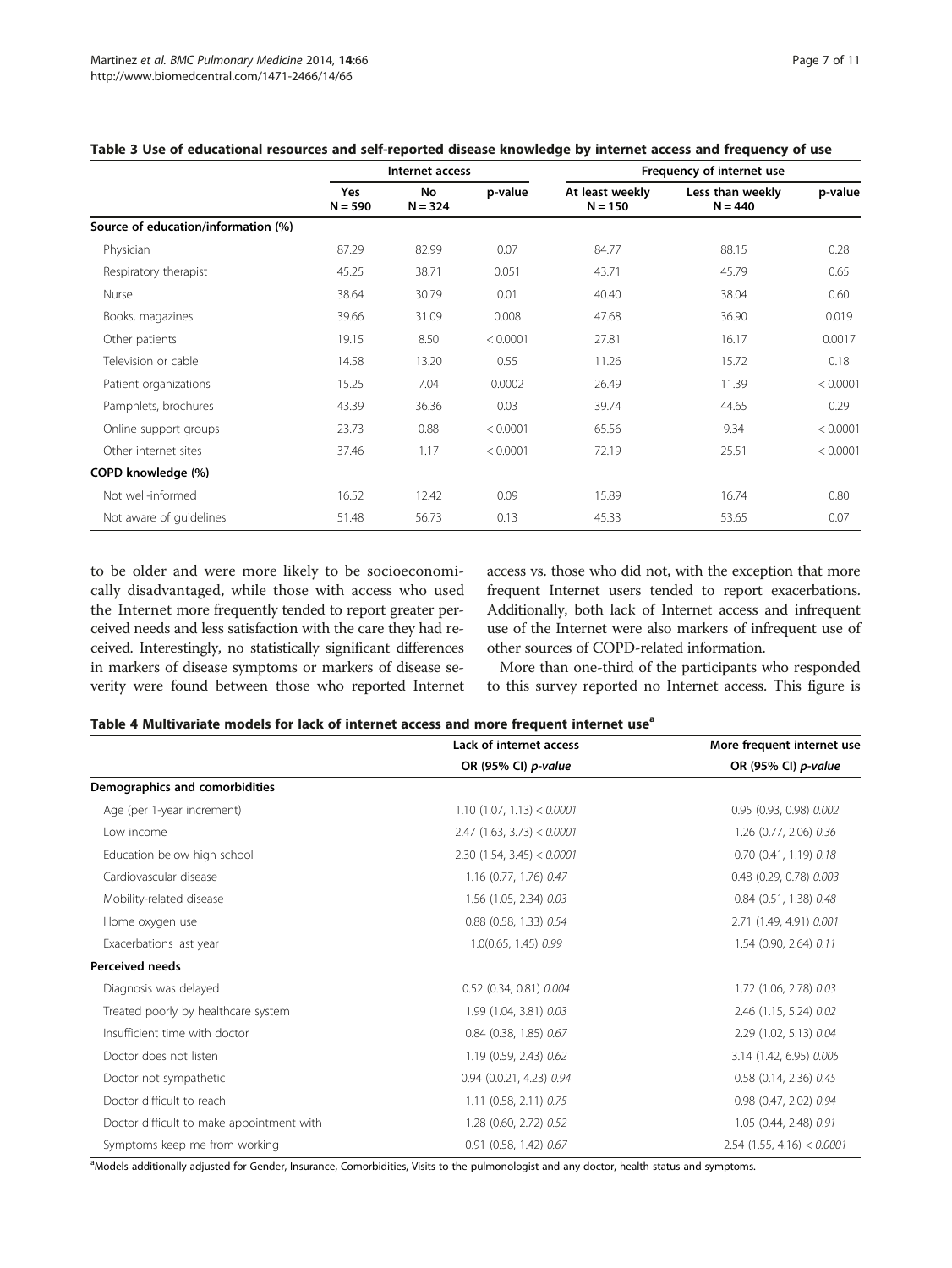similar to the 38% figure reported by the Pew Internet Survey of adults living with chronic diseases [\[13\]](#page-9-0) for the general population in 2008, but lower than the 43.6% figure reported among cancer survivors in a national sample [\[18](#page-9-0)], and the 48.5% figure reported by Fashner in a survey of primary care outpatients [[19](#page-9-0)]. The Pew Internet Survey pooled data for patients classified as suffering "lung conditions" reported that 68% had Internet access [[13](#page-9-0)], which is similar to our result among COPD patients. Older age was found to be associated not only with a lack of Internet access but also with less frequent Internet use. This finding (which is similar to that of other surveys of the general population [\[11](#page-9-0),[18,20\]](#page-9-0)) can be partially explained by the decline in cognitive and technological readiness present in the elderly, which could affect their performance on tasks requiring more intensive technology use [\[21,22](#page-9-0)]. Advanced age is associated with the existence of other barriers such as income and general health, and our data provides support for the existence of a relationship between a person's income level, educational attainment, and insurance status with both Internet access and the frequency of use. This state of affairs is frequently referred to as the "digital divide" [[20,23\]](#page-9-0).

Cardiovascular disease remains the main cause of mortality among COPD patients [[24](#page-9-0)], while mobility-related diseases are strongly related with patients' perceptions regarding their QOL [[25](#page-9-0)]. Our finding of more cardiovascular and mobility-related comorbidities in those without Internet access is concerning, in conjunction with economic differences, which points toward a disparity in access that targets the most vulnerable patients with COPD. The gap in access may reflect the same socioeconomic factors found in the general population, as well as the additional barrier created by the presence of multiple comorbidities [\[13\]](#page-9-0).

The finding of a different pattern of Internet use among those with Internet access, with less than one-third being frequent users, is consistent with other surveys [\[18\]](#page-9-0). The current analysis also provides evidence of a bivariate association between self-reported anxiety and depression and more frequent Internet use. Other bivariate associations with frequent Internet use included the presence of more perceived needs and less satisfaction with one's interactions with the healthcare system. Multivariate models identified most of the descriptors of perceived needs (e.g., feeling that one had insufficient time with the doctor, feeling treated poorly, believing that one's diagnosis was delayed, feeling that one's physician is not a good listener) as explanatory variables of frequent Internet use.

A challenge to the introduction of new technology is being able to understand factors influencing adoption in the target population. Our findings support the translation of theoretical models used in the communication sciences to the healthcare research and practice demonstrating an

association between increased information seeking and motivating factors such as the desire to reduce uncertainty, anxiety, and dread with a need to bolster selfefficacy. Clark et al. have shown similar patterns among breast cancer survivors [[26\]](#page-10-0). The desire to regain a sense of control through the information seeking process as shown by Wong et al. [[27](#page-10-0)] could explain why the more dissatisfied patients in our cohort tended to be more frequent users of the Internet. Models suggest that information seeking is an evolving process that is responsive to changing disease status [\[28\]](#page-10-0), and differences in disease severity should translate into different behaviors. However, we found an association between frequent Internet use and more exacerbations, but not with other common descriptors of symptoms, disease severity or medication prescriptions. One possible explanation for our findings is that acute exacerbations are probably among the most stressful events in the course of a chronic disease, and increased information seeking is often a response made in an attempt to cope with greater uncertainty and a higher levels of stress generated by the event [\[29\]](#page-10-0). The association between poor reported QOL scores and more frequent Internet use may probably reflect the impact of exacerbations on QOL. In contrast, other authors have reported more frequent Internet use among women from the general population and an association with better perceived health [[30](#page-10-0)].

The higher frequency of Internet use by patients who describe less satisfactory interactions with the healthcare system could indicate that patients use the Internet to fill knowledge and orientation gaps generated by an unsatisfactory interaction with the healthcare system. At the same time, these data highlight the potential risks the unsatisfied information seeker maybe exposed to if the information gathered is not reliable .The current survey was not designed to evaluate what type and quality of information was obtained by patients from the Internet and, therefore, can't answer this question. Additional research in this area will be required. Frequent Internet users were also more frequent users of other health-related information sources (including those that have been judged by some study participants as more helpful, like books and patient organizations [\[31](#page-10-0)]), and this process of "redundancy of sources" could actually be protective resulting in better educational opportunities. The net effect is that, even for the unsatisfied population, the desire to obtain information is an appropriate coping skill that needs to be systematically encouraged [[32\]](#page-10-0). In summary, our findings support the conceptual model of information seeking predictions' that among patients with Internet access, activating mechanisms present after the diagnosis of COPD (more perceived needs and exacerbations) influence the frequency of information seeking on the Internet. Identifying patients with these characteristics is important,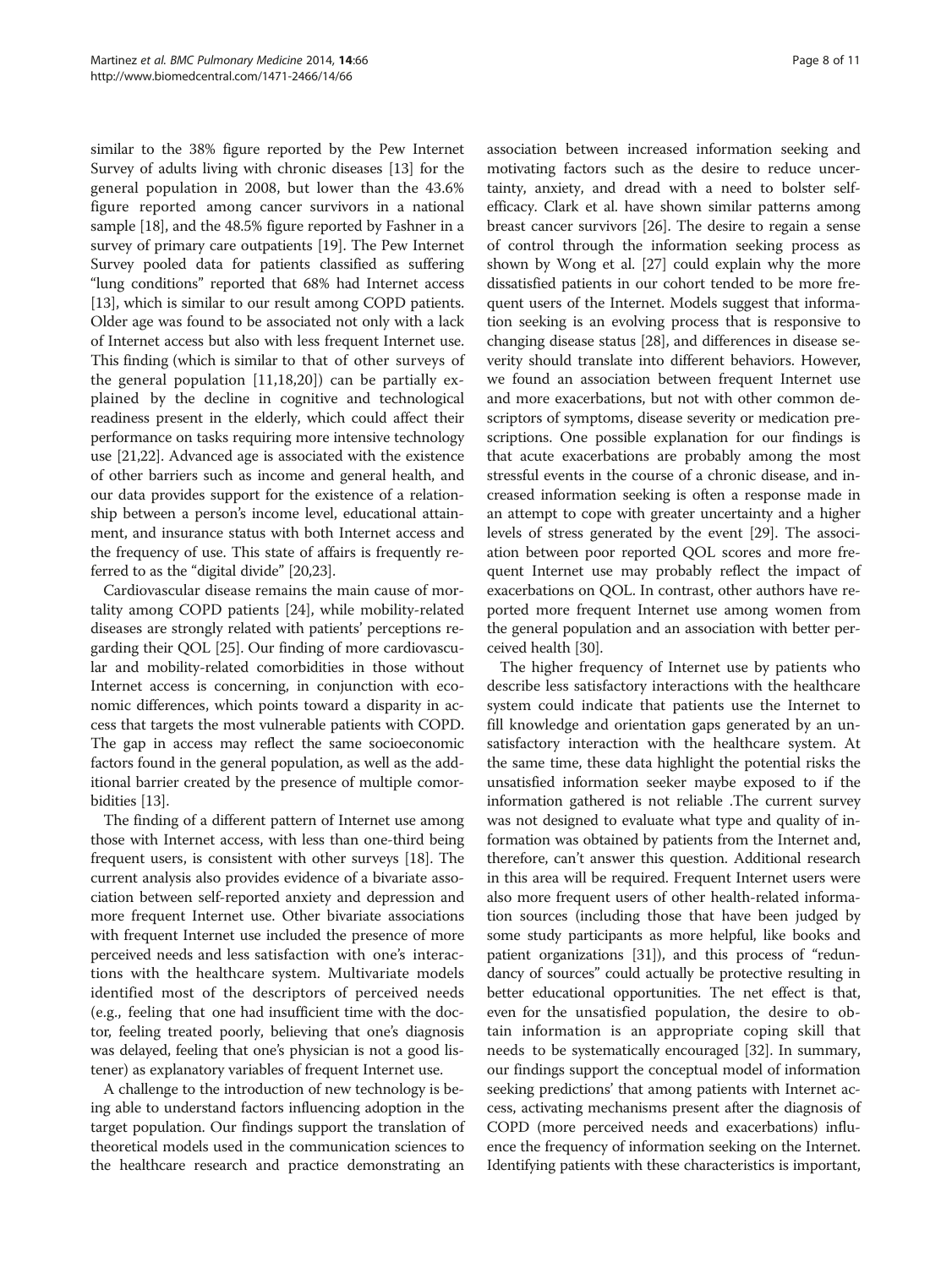

as information-avid subjects are probably more willing to engage in clinical decision-making [[33](#page-10-0)].

The finding that lack of Internet access and less frequent Internet use are strongly related to less use of other information and educational resources, with the exception of television and cable services, is not unexpected [\[34,35](#page-10-0)], but is concerning, as the sources used by persons without Internet access may be easily available but less helpful or of lower educational content [\[31\]](#page-10-0). Wilson's (1996) Model of Information Behavior describes that there are different types of information seeking, ranging from passive attention to ongoing search. Our findings agree with the model, and prove the presence of a gradient of involvement in the information seeking process, with less frequent Internet users and non-users likely relying on passive diffusion of information, and probably less engagement in the selfcare process.

The current analysis uses data from a survey with low response rate, whose population was selected in ways that could bias participation toward patients with more severe cases of COPD (i.e., high frequency of oxygen use and use of oral steroids, as they are selected from participants in support groups or already registered with an oxygen supplier company). The high frequency of participants self-described as of White race may also limit the extrapolation of our findings to the general population. It is also expected that the penetration of the Internet among the chronically ill continue to change since the survey was applied, as it has happened already for the general population (an increment of 10% in Internet use at home between 2007–2011, according to the Census Bureau); however, in the absence of longitudinal data on this question, future research should test if there is change in the frequency of use among COPD patients, and if it is paralleled by what happens in the general population. The strengths of our study include the fact that the survey was based on a large nationwide sample, along with the comprehensive collection of information on respondents' socio-demographic information and healthcare experiences. Information technology is a rapidly evolving field, and there is always a risk for collected data to become dated rapidly, but even with these caveats this is the first evaluation of the specific characteristics determining Internet access and use by COPD patients in the community, outside of a clinical or implementation trial [\[36](#page-10-0)].

Finally, our findings align relatively well with Wilson's (1996) Model of Information Behavior, which could be used to design future Internet-mediated interventions. A simplified model (Figure 3) informed by our analysis describes how after an initial stress (having a diagnosis of COPD) specific demographic and socioeconomic factors predict Internet access and that among those with access, activating mechanisms based on the risks and potential rewards (perceived needs) help to explain the frequency of Internet use. The model could also be used to design and test interventions to increase the use of information technology among chronic patients.

# Conclusions

We identified significant differences between participants based on Internet access and frequency of use. The differences we found provide support for our hypotheses that Internet access, similar to other social engagement opportunities, is related to socioeconomic factors, while frequency of Internet use is associated with patients' perceived needs, experience with the healthcare system, and history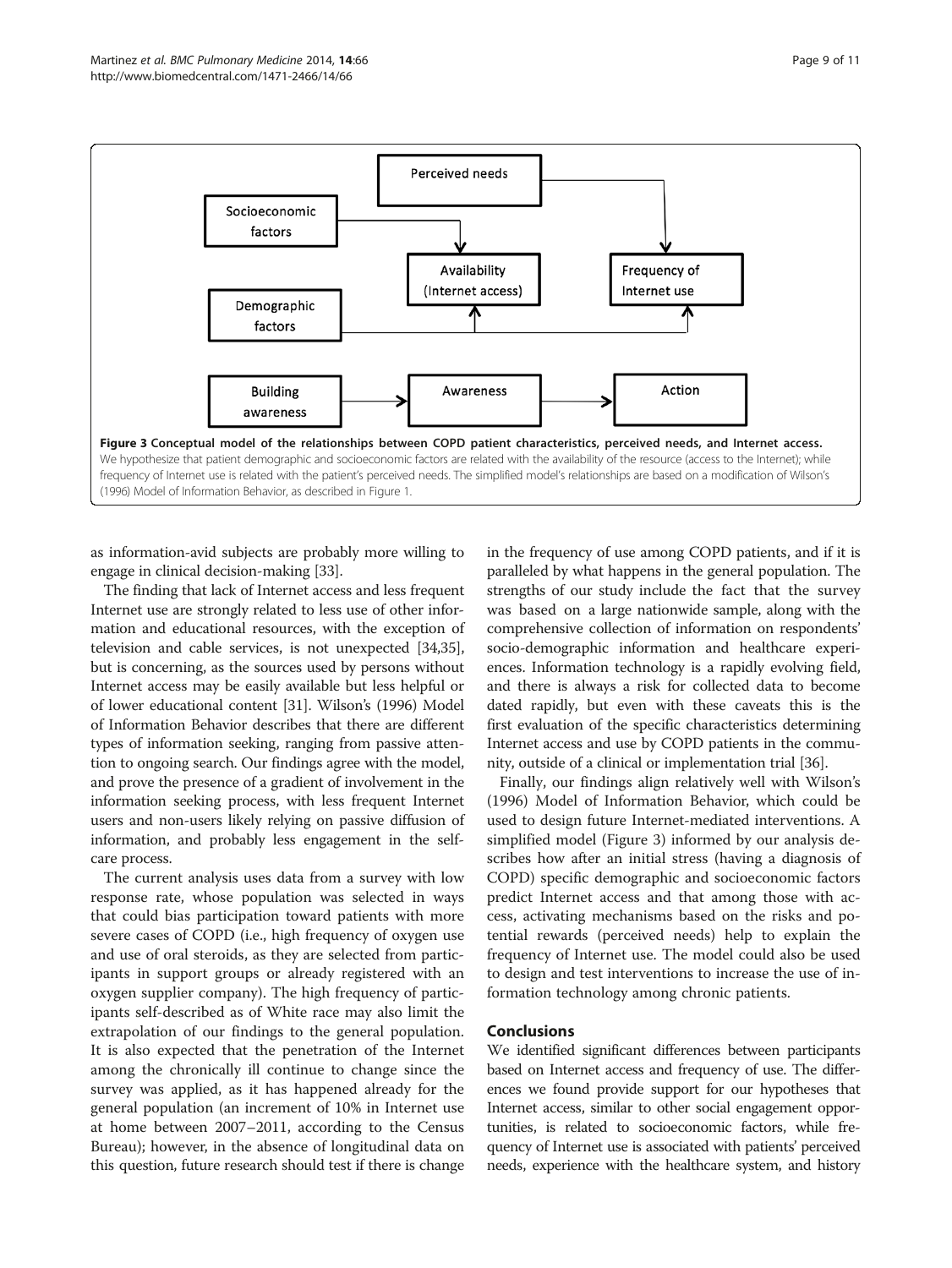<span id="page-9-0"></span>of COPD-related exacerbations. Lack of Internet access and infrequent Internet use were found to also be markers of less use of other COPD-related information sources. To the best of our knowledge, this is the first survey analysis to focus on Internet access and use among COPD patients. Recognizing and working to diminish the "digital divide" among these subpopulations of COPD patients and striving to better identify and fill their information needs could provide new opportunities for improved patient education and increased patient participation in their own healthcare and in Internet-mediated outreach and research.

# Additional file

[Additional file 1:](http://www.biomedcentral.com/content/supplementary/1471-2466-14-66-S1.pdf) Needs assessment of patients with lung disease in the United States.

#### Competing interests

The authors declare that they have no competing interests.

#### Authors' contributions

CHM, BLSJ, CAP, BR, JB, FJM, CRR, MKH were involved in the conception and design of the study. CAP, BR, JB, FJM were involved in study data collection. CHM, BLSJ, CAP, BR, JB, FJM, CRR, MKH conducted study analyses. All authors read and approved the final manuscript.

#### Authors' information

Co-senior authors: Caroline R Richardson and MeiLan K Han.

#### Acknowledgements

The NECA Needs Assessment of Patients with Lung Disease in the United States Survey 2007 was funded by the National Emphysema/COPD Association (NECA) and Novartis Pharmaceuticals Corporation. Drs. CHM and MKH are supported by grants from the NIH: NHLBI T32 HL007749-20 and K23 HL093 (Drs. Martinez and Han, respectively). None of the funding bodies had any role in the design, collection, analysis or interpretation of the data; in writing the manuscript; or in the decision to submit the manuscript for publication.

#### Author details

<sup>1</sup> Division of Pulmonary and Critical Care, University of Michigan Health System, 3916 Tubman Center, 1500 E. Medical Center Drive, Box 0360, Ann Arbor, USA. <sup>2</sup> College of Information Studies, University of Maryland, College Park, MD, USA. <sup>3</sup>Novartis Pharmaceutical Corporation, East Hanover, NJ, USA.<br><sup>4</sup>National Emphysema/COPD Association, New York, NY, USA. <sup>5</sup>Department National Emphysema/COPD Association, New York, NY, USA.<sup>5</sup>Department of Family Medicine, University of Michigan Health System, 1018 Fuller St., 48104-1213 Ann Arbor, MI, USA. <sup>6</sup>Ann Arbor VA Center for Clinical Management Research, Ann Arbor VA Healthcare System, 2215 Fuller Rd, 48105 Ann Arbor, MI, USA.

#### Received: 25 July 2013 Accepted: 26 March 2014 Published: 22 April 2014

#### References

- 1. Kung HC, Hoyert DL, Xu J, Murphy SL: Deaths: final data for 2005. Natl Vital Stat Rep 2008, 56(10):1–120.
- Anderson GF: Medicare and chronic conditions. N Engl J Med 2005, 353 (3):305–309.
- Stewart AL, Greenfield S, Hays RD, Wells K, Rogers WH, Berry SD, McGlynn EA, Ware JE Jr: Functional status and well-being of patients with chronic conditions. Results from the Medical Outcomes Study. JAMA 1989, 262(7):907–913.
- 4. Brown DW, Croft JB, Greenlund KJ, Giles WH: Deaths from chronic obstructive pulmonary disease–United States, 2000–2005. MMWR Morb Mortal Wkly Rep 2008, 57(45):1229–1232.
- 5. Van Manen JG, Bindels PJ, Dekker EW, Ijzermans CJ, Bottema BJ, van der Zee JS, Schade E: Added value of co-morbidity in predicting health-related quality of life in COPD patients. Respir Med 2001, 95(6):496–504.
- Arne M, Janson C, Janson S, Boman G, Lindqvist U, Berne C, Emtner M: Physical activity and quality of life in subjects with chronic disease: chronic obstructive pulmonary disease compared with rheumatoid arthritis and diabetes mellitus. Scand J Prim Health Care 2009, 27(3):141–147.
- 7. Abrams TE, Vaughan-Sarrazin M, Fan VS, Kaboli PJ: Geographic isolation and the risk for chronic obstructive pulmonary disease-related mortality: a cohort study. Ann Intern Med 2011, 155(2):80–86.
- 8. Nguyen HQ, Carrieri-Kohlman V, Rankin SH, Slaughter R. Stulbarg MS: Is Internet-based support for dyspnea self-management in patients with chronic obstructive pulmonary disease possible? Results of a pilot study. Heart Lung 2005, 34(1):51–62.
- 9. Etter JF: Short-term change in self-reported COPD symptoms after smoking cessation in an internet sample. Eur Respir J 2010, 35(6):1249–1255.
- 10. Moy ML, Janney AW, Nguyen HQ, Matthess KR, Cohen M, Garshick E, Richardson CR: Use of pedometer and Internet-mediated walking program in patients with chronic obstructive pulmonary disease. J Rehabil Res Dev 2010, 47(5):485–496.
- 11. Lustria ML, Smith SA, Hinnant CC: Exploring digital divides: an examination of eHealth technology use in health information seeking, communication and personal health information management in the USA. Health Inform J 2011, 17(3):224–243.
- 12. Nagler RH, Gray SW, Romantan A, Kelly BJ, DeMichele A, Armstrong K, Schwartz JS, Hornik RC: Differences in information seeking among breast, prostate, and colorectal cancer patients: results from a population-based survey. Patient Educ Couns 2010, 81(Suppl):S54-S62.
- 13. Chronic Disease and the Internet. 2010. [http://www.pewinternet.org/files/](http://www.pewinternet.org/files/old-media//Files/Reports/2010/PIP_Chronic_Disease_with_topline.pdf) [old-media//Files/Reports/2010/PIP\\_Chronic\\_Disease\\_with\\_topline.pdf.](http://www.pewinternet.org/files/old-media//Files/Reports/2010/PIP_Chronic_Disease_with_topline.pdf)
- 14. Nelson DE, Kreps GL, Hesse BW, Croyle RT, Willis G, Arora NK, Rimer BK, Viswanath KV, Weinstein N, Alden S: The Health Information National Trends Survey (HINTS): development, design, and dissemination. J Health Commun 2004, 9(5):443–460. discussion 481–444.
- 15. Barr RG, Celli BR, Martinez FJ, Ries AL, Rennard SI, Reilly JJ Jr, Sciurba FC, Thomashow BM, Wise RA: Physician and patient perceptions in COPD: the COPD Resource Network Needs Assessment Survey. Am J Med 2005, 118(12):1415.
- 16. Bestall JC, Paul EA, Garrod R, Garnham R, Jones PW, Wedzicha JA: Usefulness of the Medical Research Council (MRC) dyspnoea scale as a measure of disability in patients with chronic obstructive pulmonary disease. Thorax 1999, 54(7):581–586.
- 17. McKenna SP, Meads DM, Doward LC, Twiss J, Pokrzywinski R, Revicki D, Hunter CJ, Glendenning GA: Development and validation of the living with chronic obstructive pulmonary disease questionnaire. Qual Life Res 2011, 20(7):1043–1052.
- 18. Chou WY, Liu B, Post S, Hesse B: Health-related Internet use among cancer survivors: data from the Health Information National Trends Survey, 2003–2008. J Cancer Surviv 2011, 5(3):263–270.
- 19. Fashner J, Drye ST: Internet availability and interest in patients at a family medicine residency clinic. Fam Med 2011, 43(2):117–120.
- 20. Koch-Weser S, Bradshaw YS, Gualtieri L, Gallagher SS: The Internet as a health information source: findings from the 2007 Health Information National Trends Survey and implications for health communication. J Health Commun 2010, 15:279–293.
- 21. Morrell RW, Mayhorn CB, Bennett J: A survey of World Wide Web use in middle-aged and older adults. Hum Factors 2000, 42(2):175–182.
- 22. Miller LM, Bell RA: Online health information seeking: the influence of age, information trustworthiness, and search challenges. J Aging Health 2012, 24(3):525–541.
- 23. Cotten SR, Gupta SS: Characteristics of online and offline health information seekers and factors that discriminate between them. Soc Sci Med 2004, 59(9):1795–1806.
- 24. Hansell AL, Walk JA, Soriano JB: What do chronic obstructive pulmonary disease patients die from? A multiple cause coding analysis. Eur Respir J 2003, 22(5):809–814.
- 25. Moy ML, Reilly JJ, Ries AL, Mosenifar Z, Kaplan RM, Lew R, Garshick E: Multivariate models of determinants of health-related quality of life in severe chronic obstructive pulmonary disease. J Rehabil Res Dev 2009, 46(5):643–654.